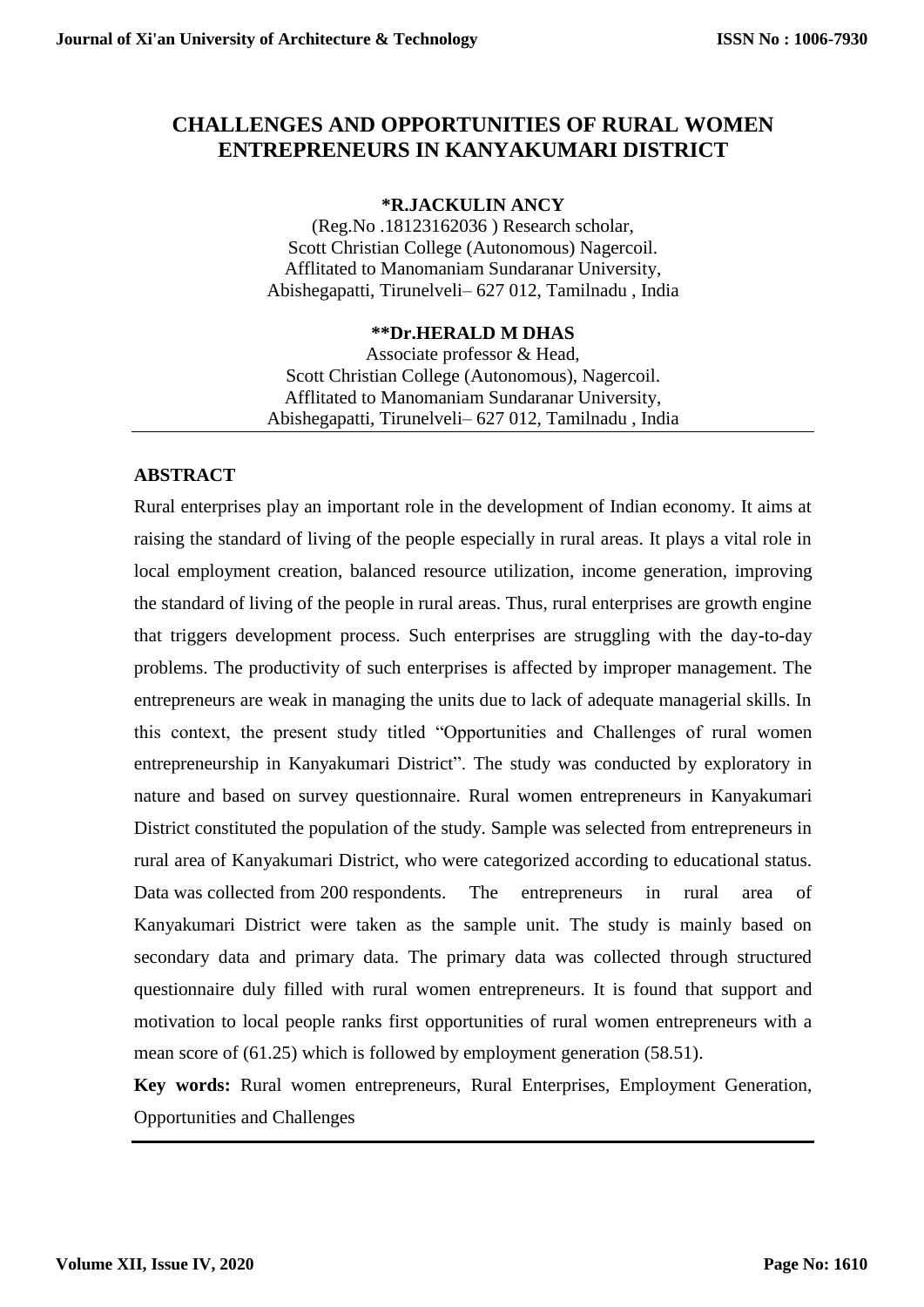#### **INTRODUCTION**

Rural women entrepreneurship has an imperative role to play in the development of Indian economy. Rural women entrepreneurship means entrepreneurship emerging in rural areas or establishing industries in rural areas. According to Pertin (1997), Rural women entrepreneurship is more likely to furnish in those rural areas where the two approaches of rural development, the bottom up and top down, complement each other. A rural entrepreneur is the one, who prefers to stay in the rural area and contribute to the creation of local wealth. However, the economic goals of an entrepreneur and the social goals of rural development are more strongly under linked in urban areas. For this reason entrepreneurship in rural areas is usually community based and strong extended family linkages and relatively large impact on rural community. Rural development is a key element of strategies to reduce poverty and create Income and employment opportunities.

### **STATEMENT OF THE PROBLEM**

Rural enterprises play an important role in the development of Indian economy. It aims at raising the standard of living of the people especially in rural areas. It plays a vital role in local employment creation, balanced resource utilization, income generation, improving the standard of living of the people in rural areas. Thus, rural enterprises are growth engine that triggers development process. Such enterprises are struggling with the day-to-day problems. The productivity of such enterprises is affected by improper management. The entrepreneurs are weak in managing the units due to lack of adequate managerial skills. In this context, the present study titled "Opportunities and Challenges of rural women entrepreneurship in Kanyakumari District".

### **OBJECTIVES OF THE STUDY**

The study has the following objectives.

(i) To identify the opportunities of rural women entrepreneurs in Kanyakumari District (ii) To study the challenges of rural women entrepreneurs in Kanyakumari District

### **METHODOLOGY**

The study was conducted by exploratory in nature and based on survey questionnaire. Secondary data were collected from published material like books, pamphlets, articles, newspapers, journals, thesis and annual reports on entrepreneurs. The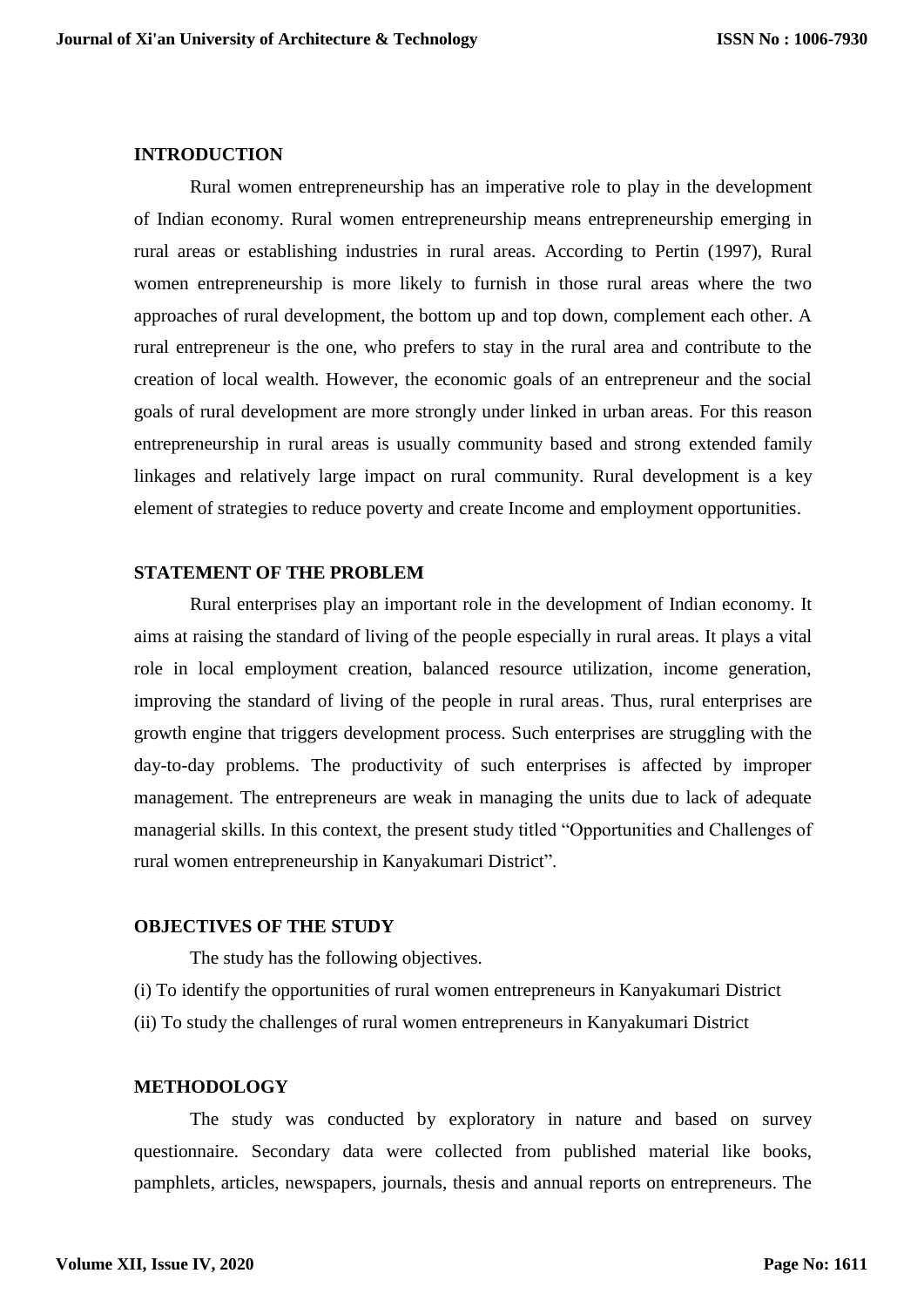study is mainly based on secondary data and primary data. The primary data was collected through structured questionnaire duly filled with rural women entrepreneurs.

## **POPULATION & SAMPLING TECHNIQUE**

Rural women entrepreneurs in Kanyakumari District constituted the population of the study. Sample was selected from women entrepreneurs in rural area of Kanyakumari District, who were categorized according to educational status. Data was collected from 200 respondents. These 200 respondents were selected through non-probability convenient sampling technique from rural women entrepreneurs in Kanyakumari District, who are categorized on the basis of their age group, residential status, marital status, income group, educational status, scale of business, nature of business. The entrepreneurs in rural area of Kanyakumari District were taken as the sample unit.

## **LIMITATIONS OF THE STUDY**

The study is limited to the rural women entrepreneurs in Kanyakumari District. Similar research at a larger scale could give result that can be generalized further. Convenient sampling was used in the study, so that each area gets adequate coverage and representative sample can be drawn from the universe. In spite of all these limitations, an earnest attempt has been made to arrive at fairly objective and representative conclusion by analyzing the available data elegantly and tactfully.

### **ANALYSIS AND INTERPRETATION**

### **Opportunities of Rural women entrepreneurs**

Garret ranking analysis is used to find out the opportunities of rural women entrepreneurs. The result of garret ranking analysis is presented in the following Table.

| SI. No | <b>Opportunities</b>                   | <b>Total</b> | Average | Rank        |
|--------|----------------------------------------|--------------|---------|-------------|
|        |                                        | <b>Score</b> |         |             |
|        | Support and motivation to local people | 12250        | 61.25   |             |
| 2.     | Competitive advantages                 | 6240         | 31.20   | <b>VIII</b> |
| 3.     | Availability of labour                 | 8530         | 42.65   | VI          |
| 4.     | Government policies                    | 7082         | 35.41   | <b>VII</b>  |
| 5.     | <b>Subsidies</b>                       | 10240        | 51.20   | IV          |
| 6.     | Availability of raw materials          | 9794         | 48.97   |             |
| 7.     | Optimum utilization of produces        | 10862        | 54.31   | III         |
| 8.     | Employment generation                  | 11702        | 58.51   | Н           |

**Table 1 Opportunities of Rural women entrepreneurs**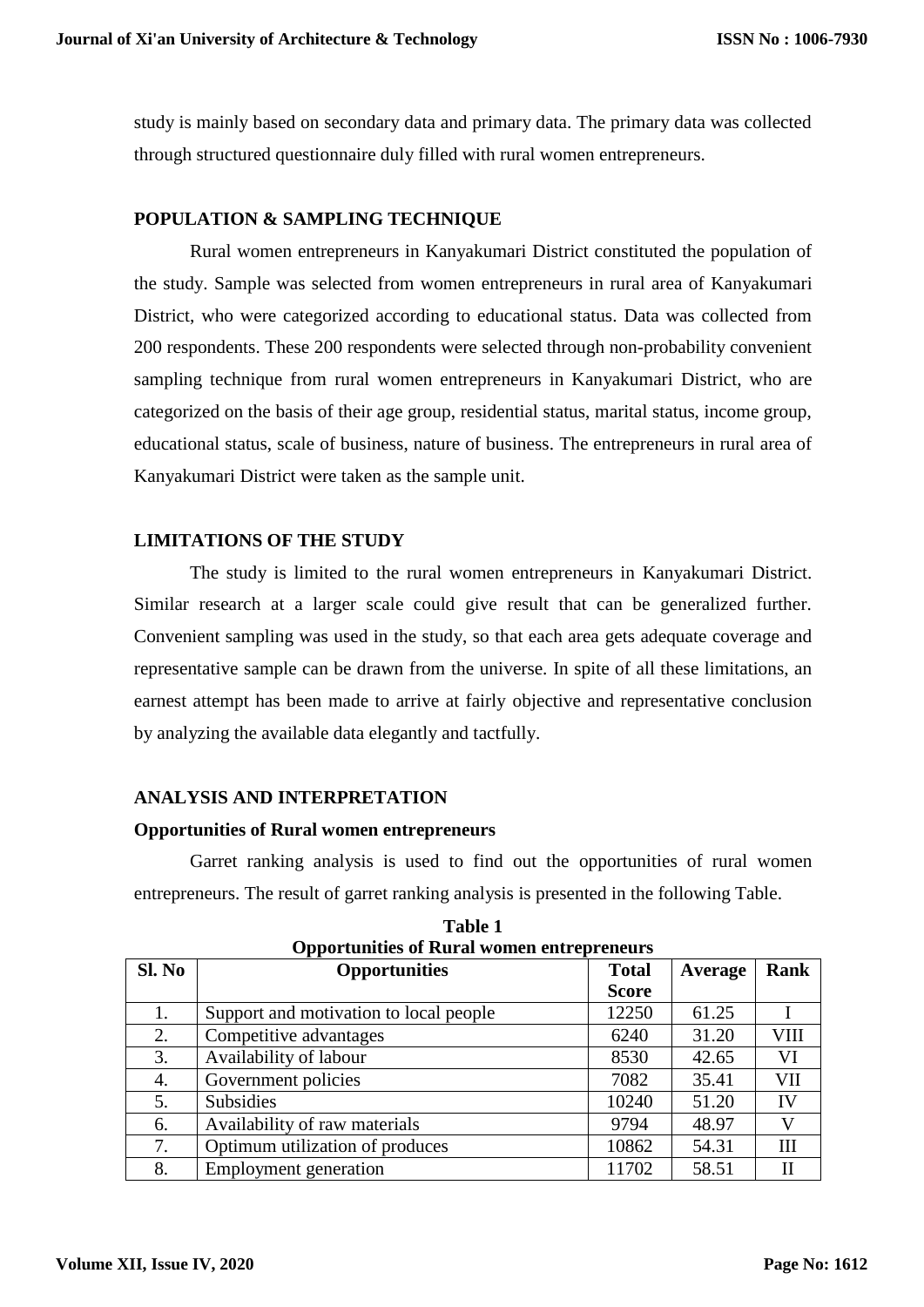Source: Primary data

It is seen from the result obtained through garret ranking, support and motivation to local people ranks first opportunities of rural women entrepreneurs with a mean score of (61.25) which is followed by employment generation (58.51), optimum utilization of produces ranks third opportunities of rural women entrepreneurs with a mean score of (54.31), subsidies ranks fourth with a mean score of (54.69) and competitive advantages ranks last opportunities of rural women entrepreneurs with a mean score of (31.20).

## **SKILL CHALLENGES OF RURAL WOMEN ENTREPRENEURS BASED ON THE AGE**

An attempt was made to know the skills challenges of rural women entrepreneurs such as lack of technical skill, lack of marketing skill, lack of skill on production and lack of managerial skill based on the age groups such as below 25 years, 25 to 35 years, 35 to 45 years, 45 to 55 years and above 55 years.

| Kruskal Wallis Test – Mean Rank for Age and Skill Challenges |                             |           |                  |           |           |          |  |  |
|--------------------------------------------------------------|-----------------------------|-----------|------------------|-----------|-----------|----------|--|--|
| Sl.                                                          | <b>Skill Challenges</b>     |           | <b>Mean Rank</b> |           |           |          |  |  |
| N <sub>0</sub>                                               |                             | Upto $25$ | $25 - 35$        | $35 - 45$ | $45 - 55$ | Above 55 |  |  |
|                                                              | Lack of technical skill     | 130.57    | 154.63           | 152.73    | 141.14    | 173.14   |  |  |
| 2.                                                           | Lack of Marketing skill     | 128.29    | 152.89           | 155.86    | 132.94    | 191.07   |  |  |
| 3.                                                           | Lack of skill on production | 144.50    | 155.71           | 140.18    | 162.67    | 166.54   |  |  |
| 4.                                                           | Lack of managerial Skill    | 141.66    | 152.25           | 141.71    | 166.46    | 180.75   |  |  |

**Table 2**

**Source: Computed data**

To identify the skill challenges of rural women entrepreneurs based on age, the following null hypothesis was proposed.

 $H<sub>0</sub>$  : There is no significant difference in skill challenges among different age groups of rural women entrepreneurs in Kanyakumari District.

The non parametric statistics of Kruskal-Wallis test was used to analyze the skill challenges of rural women entrepreneurs in this context. The details of the results of Kruskal-Wallis test are presented in Table 3.

| Table 3                                                                           |
|-----------------------------------------------------------------------------------|
| Results of Kruskal-Wallis Test – Age group of rural women entrepreneurs and Skill |
| challenges                                                                        |

| <b>Skill challenges</b>     | Chi-square<br>value | p Value | <b>Significance/Not</b><br>significance |
|-----------------------------|---------------------|---------|-----------------------------------------|
| Lack of technical skill     | 4.084               | 0.395   | NS                                      |
| Lack of Marketing skill     | 9.265               | 0.048   |                                         |
| Lack of skill on production | 3.677               | 0.451   | NS                                      |
| Lack of managerial Skill    | 4.932               | 0.294   | NS                                      |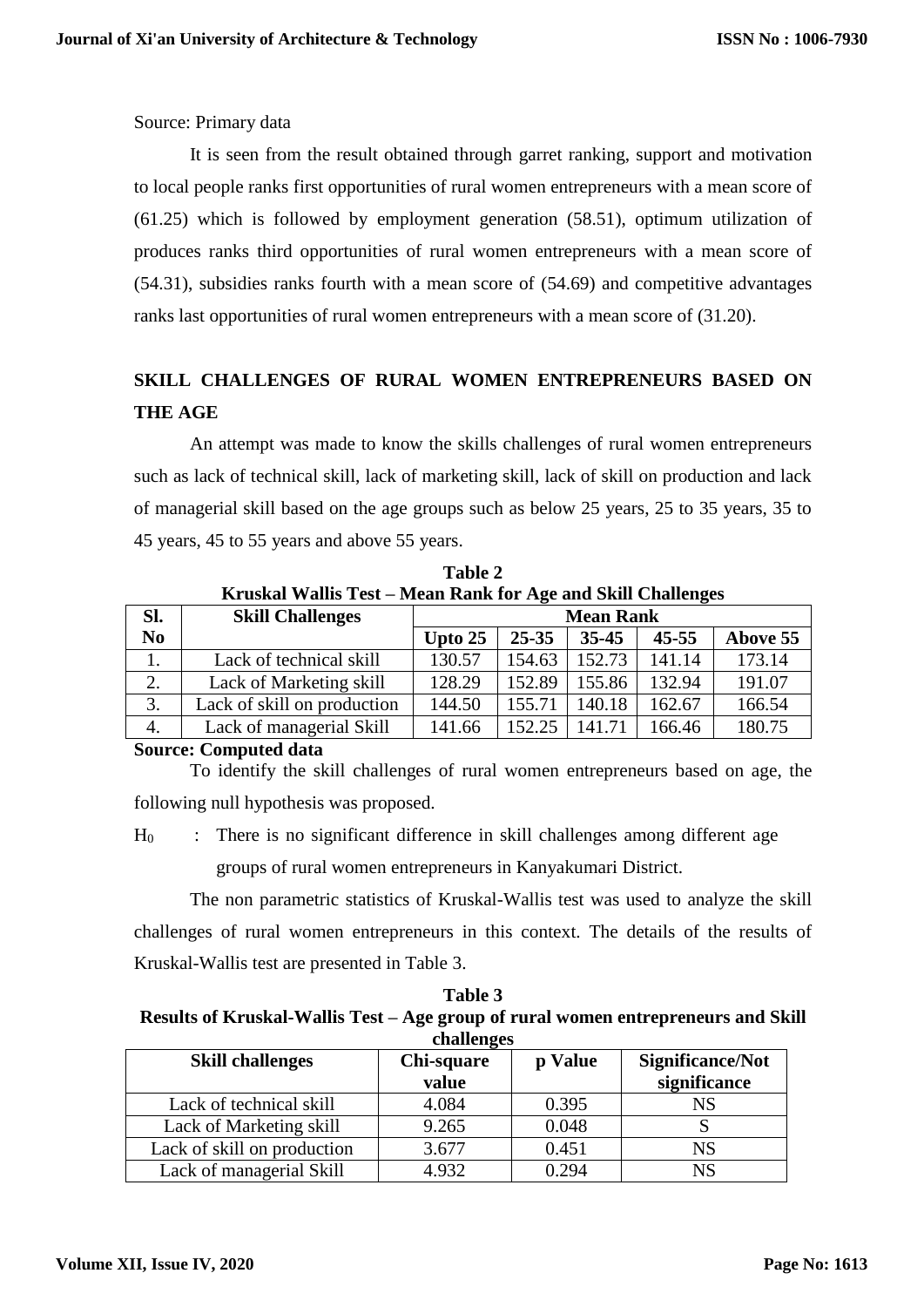### **Source: Computed data**

S-Significant (p<0.05); NS-Not Significant (p>0.05)

The table 3 shows the result of the Kruskal-Wallis test. Since the p-value is greater than 0.05, the null hypothesis is accepted at 5 per cent level of significance. Hence, this means that all the respondents have almost given similar rank to skill challenges except 'Lack of marketing skill'. It could be concluded that age of the respondents does not affect the ranking given to skill challenges except 'Lack of marketing skill' (C.V 9.265, p value  $0.048$ ,  $p<0.05$ ).

## **SKILL CHALLENGES OF RURAL WOMEN ENTREPRENEURS BASED ON THE LITERACY LEVEL**

An attempt was made to know the skill challenges of rural women entrepreneurs such as lack of technical skill, lack of marketing skill, lack of skill on production and lack of managerial skill based on the literacy level such as illiterates, could sign only, primary education, secondary education, graduates and others.

| Sl.            | <b>Skill Challenges</b> | <b>Mean Rank</b>   |        |           |           |          |        |
|----------------|-------------------------|--------------------|--------|-----------|-----------|----------|--------|
| N <sub>0</sub> |                         | <b>Illiterates</b> | Can    | Primary   | Secondary | Graduate | Others |
|                |                         |                    | sign   | education | education |          |        |
|                |                         |                    | only   |           |           |          |        |
| 1.             | Lack of technical       | 134.53             | 162.37 | 145.38    | 152.49    | 151.71   | 166.77 |
|                | skill                   |                    |        |           |           |          |        |
| 2.             | Lack of                 | 134.15             | 176.47 | 142.32    | 147.90    | 161.66   | 151.50 |
|                | Marketing skill         |                    |        |           |           |          |        |
| 3.             | Lack of skill on        | 142.53             | 147.60 | 148.53    | 150.95    | 158.72   | 150.23 |
|                | production              |                    |        |           |           |          |        |
| 4.             | Lack of                 | 136.91             | 154.34 | 144.63    | 147.14    | 173.66   | 147.55 |
|                | managerial Skill        |                    |        |           |           |          |        |

**Table 4 Kruskal Wallis Test – Mean Rank for Literacy Level and Skill Challenges** 

### **Source: Computed data**

To identify the skill challenges of rural women entrepreneurs based on literacy level, the following null hypothesis was proposed.

 $H<sub>0</sub>$  : There is no significant difference in skill challenges among different literacy level of rural women entrepreneurs in Kanyakumari District.

The non parametric statistics of Kruskal-Wallis test was used to analyze the skill challenges of rural women entrepreneurs in this context. The details of the results of Kruskal-Wallis test are given in Table 5.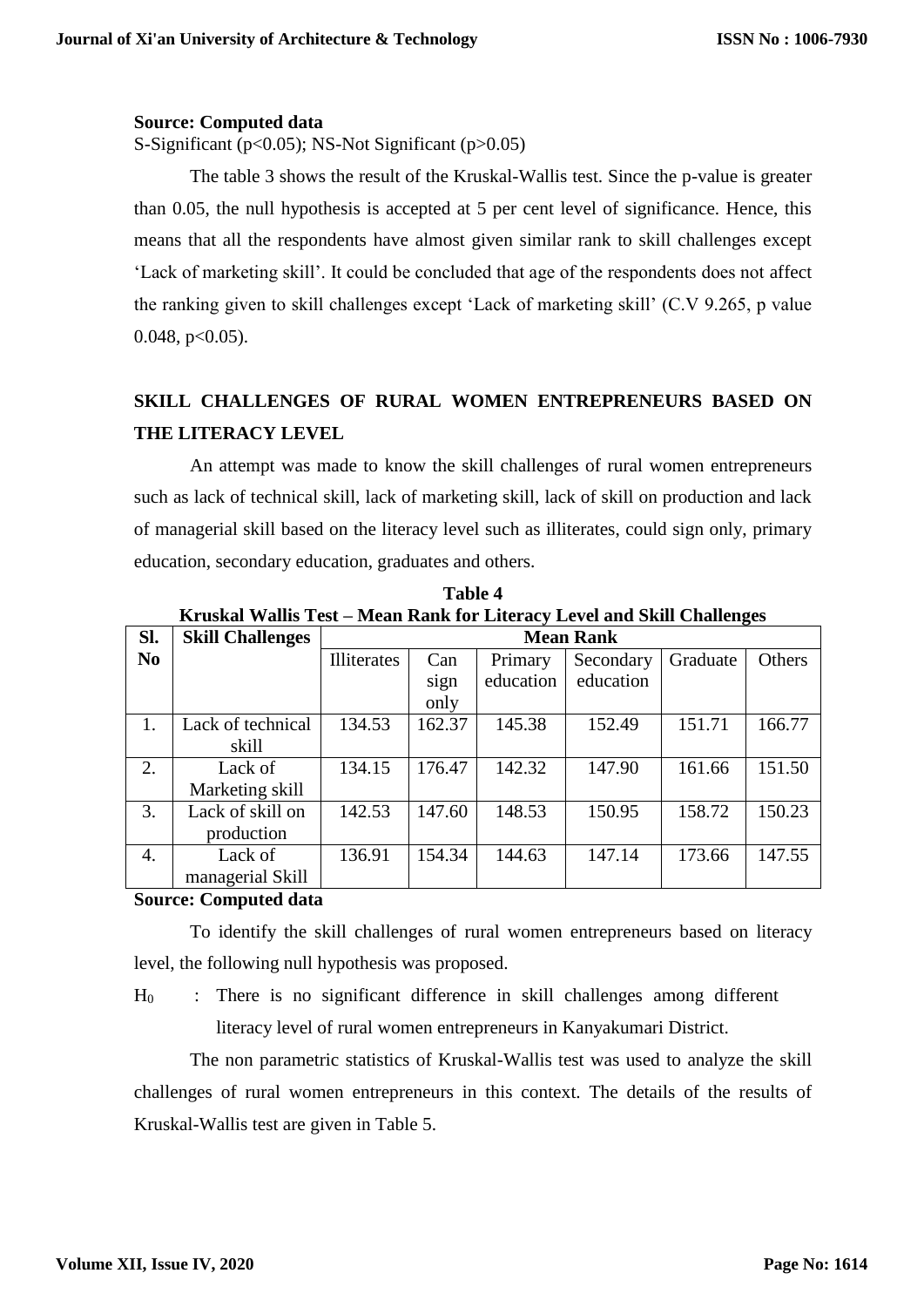| <b>Skill challenges</b>     |                     |         |                                  |  |  |  |
|-----------------------------|---------------------|---------|----------------------------------|--|--|--|
| <b>Skill challenges</b>     | Chi-square<br>value | p Value | Significance/Not<br>significance |  |  |  |
| Lack of technical skill     | 2.254               | 0.813   | NS                               |  |  |  |
| Lack of Marketing skill     | 5.780               | 0.328   | <b>NS</b>                        |  |  |  |
| Lack of skill on production | 1.728               | 0.581   | <b>NS</b>                        |  |  |  |
| Lack of managerial Skill    | 4.837               | 0.436   | <b>NS</b>                        |  |  |  |

**Table 5 Results of Kruskal-Wallis Test – Literacy Level of rural women entrepreneurs and** 

**Source: Computed data**

S-Significant (p<0.05); NS-Not Significant (p>0.05)

The table 5 shows the result of the Kruskal-Wallis test. Since the p-value is greater than 0.05, the null hypothesis is accepted at 5 per cent level of significance. Hence, this means that all the respondents have almost given similar rank to skill challenges. It could be concluded that literacy level of the respondents does not affect the ranking given to skill challenges.

## **FINANCIAL CHALLENGES OF RURAL WOMEN ENTREPRENEURS BASED ON THE AGE**

An attempt was made to know the financial challenges of rural women entrepreneurs such as inadequacy of capital and expensive materials based on the age groups such as below 25 years, 25 to 35 years, 35 to 45 years, 45 to 55 years and above 55 years.

|                | 111 GUINNI YY MILIU 1 CUV   | weeding to the and thumchat changing |                  |        |           |          |
|----------------|-----------------------------|--------------------------------------|------------------|--------|-----------|----------|
| Sl.            | <b>Financial challenges</b> |                                      | <b>Mean Rank</b> |        |           |          |
| N <sub>0</sub> |                             | Upto 25                              | $25 - 35$        | 35-45  | $45 - 55$ | Above 55 |
|                | Inadequacy of capital       | 157.74                               | 155.57           | 149.25 | 139.51    | 129.00   |
| ∠.             | Expensive materials         | 163.28                               | 154.85           | 149.87 | 137.25    | 122.68   |

**Table 6 Kruskal Wallis Test – Mean Rank for Age and Financial challenges**

### **Source: Computed data**

To test the financial challenges of rural women entrepreneurs based on age, the following null hypothesis was proposed.

The non parametric statistics of Kruskal-Wallis test was used to analyze the financial challenges in this context. The details of the results of Kruskal-Wallis test are presented in Table 7.

 $H_0$  : There is no significant difference in the financial challenges among different age groups of rural women entrepreneurs in Kanyakumari **District**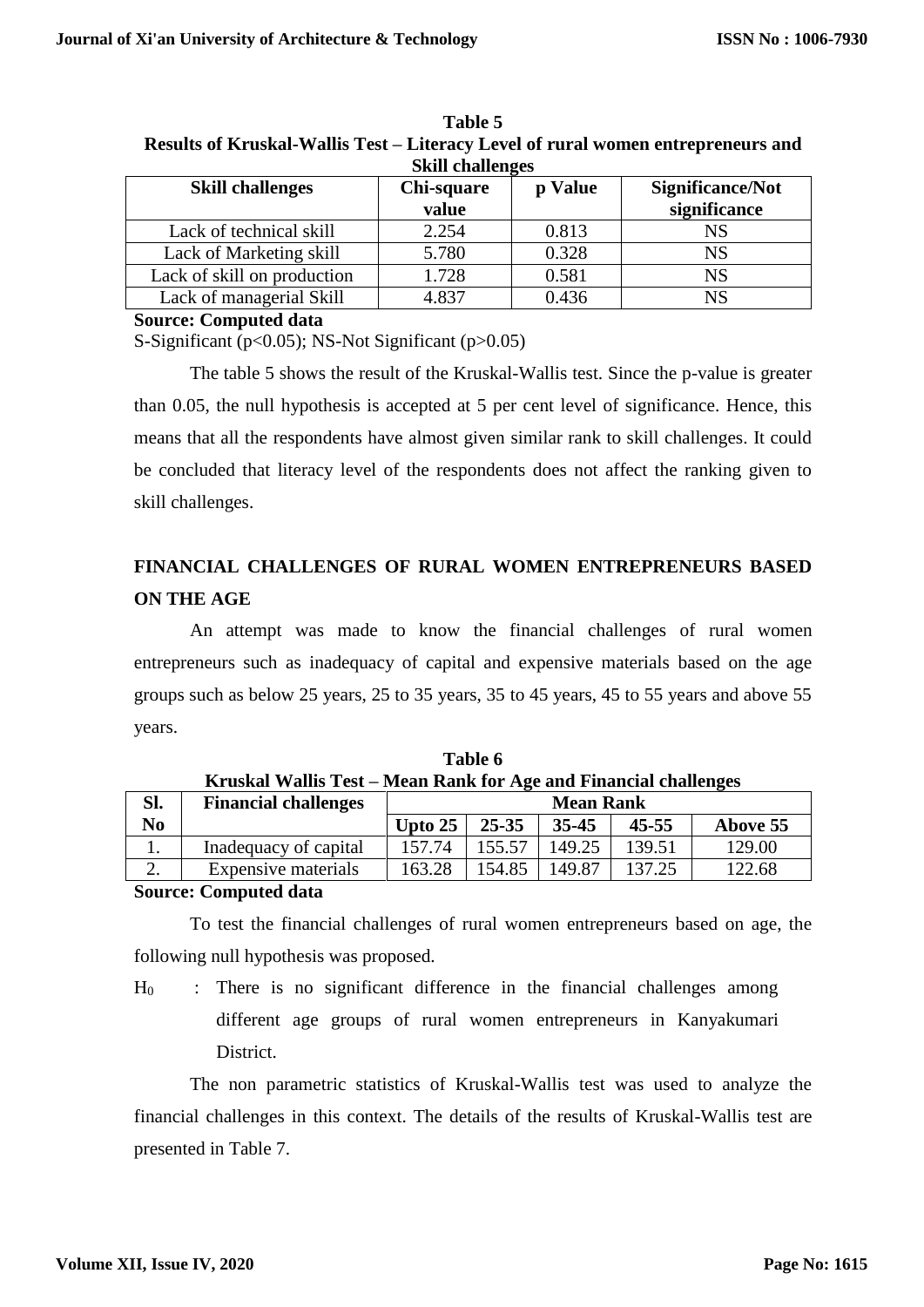| Results of Kruskal-Wallis Test – Age group of rural women entrepreneurs and |            |         |                  |  |  |
|-----------------------------------------------------------------------------|------------|---------|------------------|--|--|
| <b>Financial challenges</b>                                                 |            |         |                  |  |  |
| <b>Financial challenges</b>                                                 | Chi-square | p Value | Significance/Not |  |  |
|                                                                             | value      |         | significance     |  |  |

Inadequacy of capital 2.199 0.699 NS Expensive materials  $\begin{array}{|c|c|c|c|c|} \hline 3.519 & 0.475 & \text{NS} \ \hline \end{array}$ 

| Table 7                                                                     |
|-----------------------------------------------------------------------------|
| Results of Kruskal-Wallis Test – Age group of rural women entrepreneurs and |
| <b>Financial challenges</b>                                                 |

#### **Source: Computed data**

S-Significant (p<0.05); NS-Not Significant (p>0.05)

The table 7 lists the result of the Kruskal-Wallis test. Since the p-value is greater than 0.05, the null hypothesis is accepted at 5 per cent level of significance. Hence, this means that all the respondents have almost given similar rank to the financial challenges. It could be concluded that the age group of the respondents does not affect the ranking given to financial challenges.

## **FINANCIAL CHALLENGES OF RURAL WOMEN ENTREPRENEURS BASED ON THE LITERACY LEVEL**

An attempt was made to know the financial challenges of rural women entrepreneurs such as lack of technical financial, lack of marketing financial, lack of financial on production and lack of managerial financial based on the literacy level such as illiterates, could sign only, primary education, secondary education, graduates and others.

| SI.            | <b>Financial</b>  | <b>Mean Rank</b> |        |           |                       |        |        |
|----------------|-------------------|------------------|--------|-----------|-----------------------|--------|--------|
| N <sub>0</sub> | <b>Challenges</b> | Illiterates      | Can    | Primary   | Graduate<br>Secondary |        | Others |
|                |                   |                  | sign   | education | education             |        |        |
|                |                   |                  | only   |           |                       |        |        |
|                | Inadequacy of     | 136.29           | 130.24 | 160.27    | 155.63                | 157.98 | 66.86  |
|                | capital           |                  |        |           |                       |        |        |
| 2.             | Expensive         | 147.18           | 129.34 | 158.13    | 157.33                | 159.18 | 51.18  |
|                | materials         |                  |        |           |                       |        |        |
|                |                   |                  |        |           |                       |        |        |

**Table 8 Kruskal Wallis Test – Mean Rank for Literacy Level and Financial Challenges** 

#### **Source: Computed data**

To test the financial challenges of rural women entrepreneurs based on literacy level, the following null hypothesis was proposed.

 $H_0$  : There is no significant difference in the financial challenges among different literacy level of rural women entrepreneurs in Kanyakumari **District**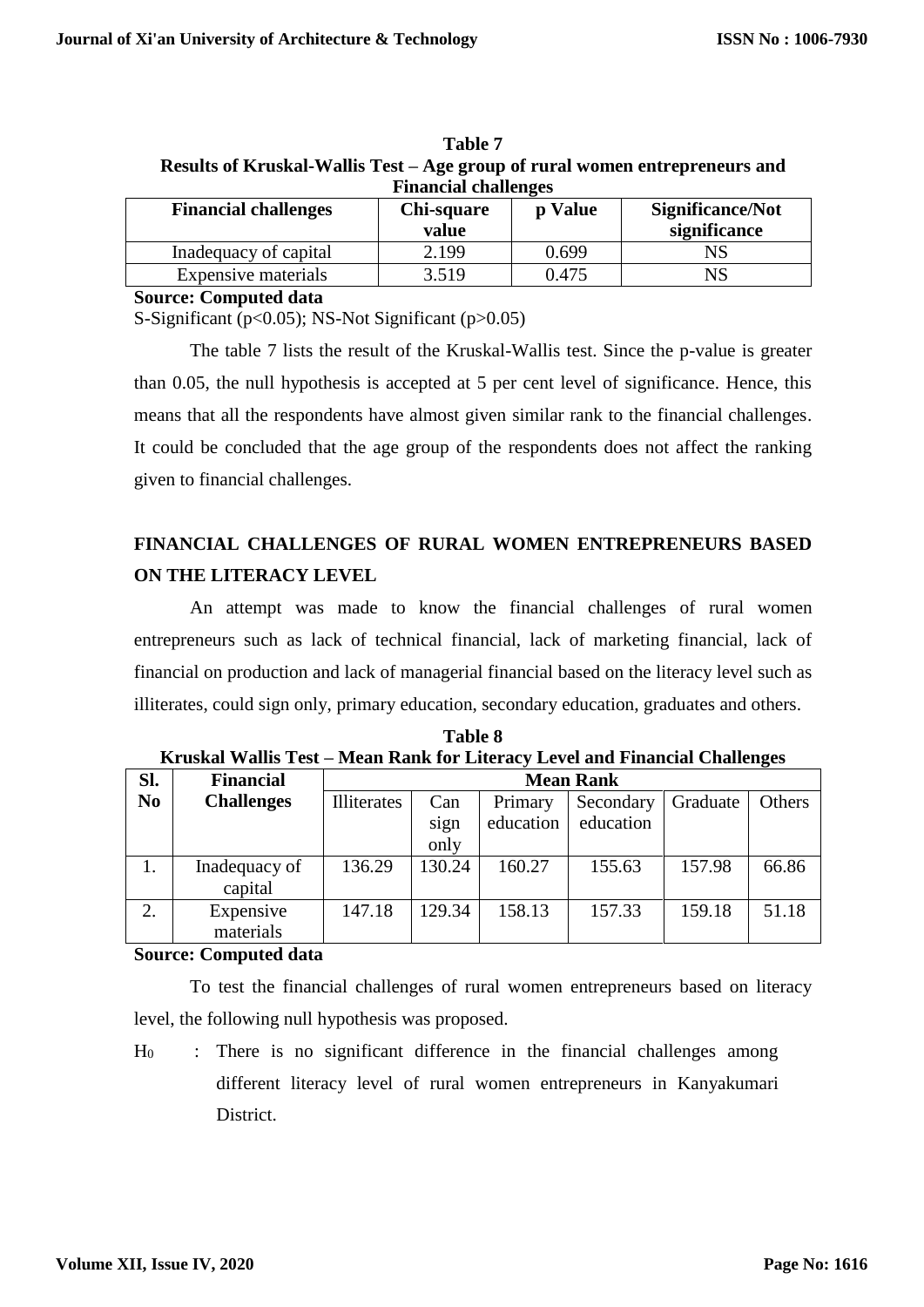The non parametric statistics of Kruskal-Wallis test was used to analyze the financial challenges of rural women entrepreneurs in this context. The details of the results of Kruskal-Wallis test are presented in Table 9.

**Table 9 Results of Kruskal-Wallis Test – Literacy Level of rural women entrepreneurs and Financial challenges** 

| <b>Financial challenges</b> | Chi-square<br>value | p Value   | Significance/Not<br>significance |
|-----------------------------|---------------------|-----------|----------------------------------|
| Inadequacy of capital       | 15.012              | 0.010     |                                  |
| Expensive materials         | 19.242              | $0.002\,$ |                                  |

**Source: Computed data**

S-Significant ( $p<0.05$ ); NS-Not Significant ( $p>0.05$ )

The table 9 lists the result of the Kruskal-Wallis test. Since the p-value is greater than 0.05, the null hypothesis is accepted at 5 per cent level of significance. It could be concluded that literacy level of the respondents affect the ranking given to the financial challenges namely 'Inadequacy of capital'  $(C.V 15.012$ , p value 0.010,  $p<0.05$ ) and 'Expensive materials' (C.V 19.242, p value 0.002,  $p \le 0.05$ ).

# **ENTREPRENEURIAL CAPACITY CHALLENGES OF RURAL WOMEN ENTREPRENEURS BASED ON THE AGE**

An attempt was made to know the entrepreneurial capacity challenges of rural women entrepreneurs such as less risk taking, lack of self confidence and not able to select proper business based on the age groups such as below 25 years, 25 to 35 years, 35 to 45 years, 45 to 55 years and above 55 years.

| Kruskal Wallis Test – Mean Rank for Age and Entrepreneurial capacity challenges |                           |                  |           |           |           |          |
|---------------------------------------------------------------------------------|---------------------------|------------------|-----------|-----------|-----------|----------|
| SI.                                                                             | <b>Entrepreneurial</b>    | <b>Mean Rank</b> |           |           |           |          |
| N <sub>0</sub>                                                                  | capacity challenges       | Upto $25$        | $25 - 35$ | $35 - 45$ | $45 - 55$ | Above 55 |
|                                                                                 | Less risk taking          | 119.44           | 166.61    | 153.76    | 135.38    | 109.86   |
| 2.                                                                              | Lack of self confidence   | 133.56           | 166.84    | 151.32    | 126.19    | 115.07   |
| 3.                                                                              | Not able to select proper | 162.00           | 149.43    | 150.30    | 152.44    | 127.71   |
|                                                                                 | business                  |                  |           |           |           |          |

**Table 10 Kruskal Wallis Test – Mean Rank for Age and Entrepreneurial capacity challenges**

**Source: Computed data**

To test the entrepreneurial capacity challenges of rural women entrepreneurs based on age, the following null hypothesis was proposed.

 $H<sub>0</sub>$  : There is no significant difference in entrepreneurial capacity challenges among different age groups of rural women entrepreneurs in Kanyakumari District.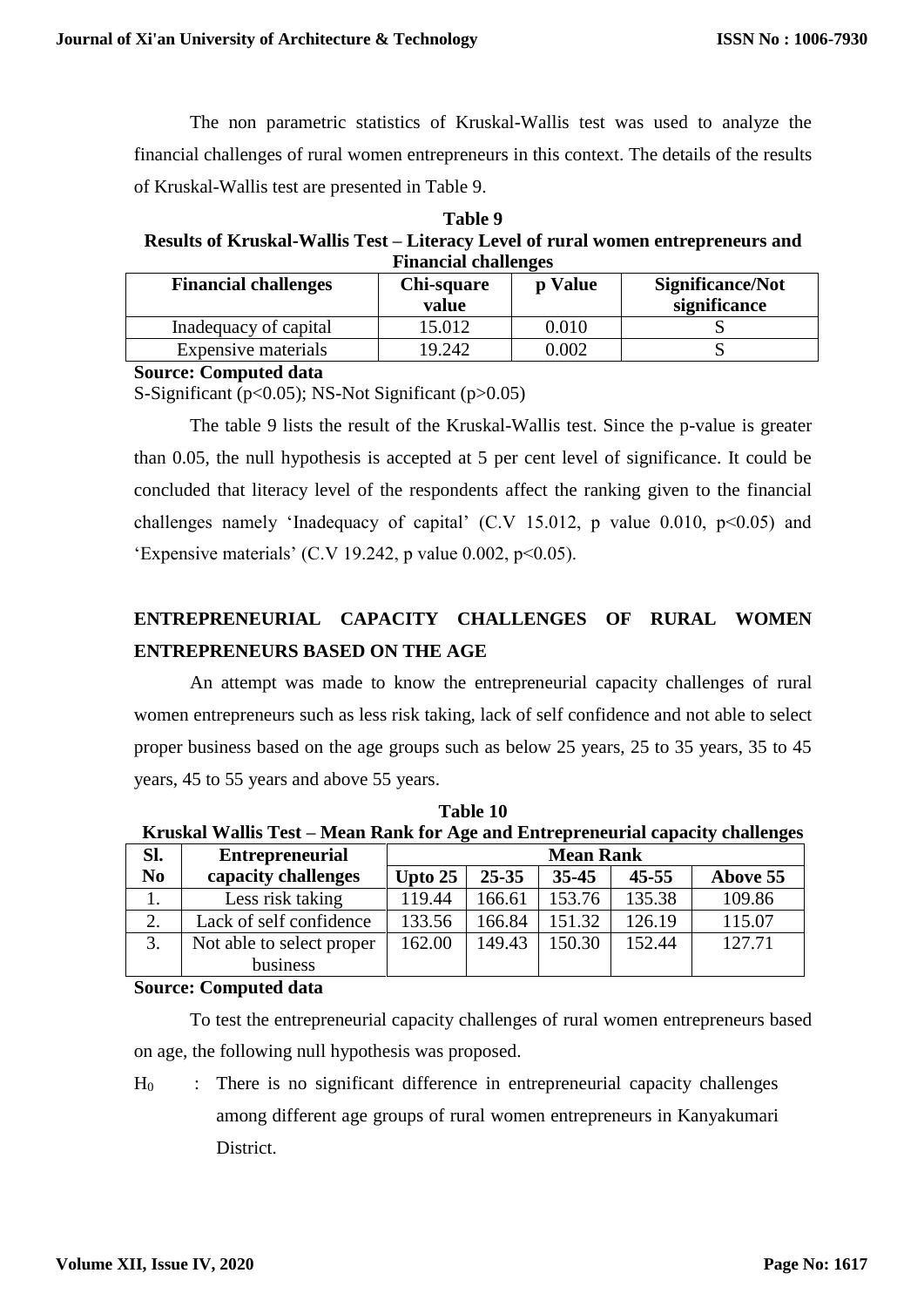The non parametric statistics of Kruskal-Wallis test was used to analyze the entrepreneurial capacity challenges in this context. The details of the results of Kruskal-Wallis test are presented in Table 11.

**Table 11 Results of Kruskal-Wallis Test – Age group of rural women entrepreneurs and Entrepreneurial capacity challenges** 

| <b>Entrepreneurial capacity</b><br>challenges | Chi-square value | p Value | Significance/Not<br>significance |
|-----------------------------------------------|------------------|---------|----------------------------------|
| Less risk taking                              | 14.241           | 0.007   |                                  |
| Lack of self confidence                       | 11.787           | 0.019   |                                  |
| Not able to select proper business            | 775              | 0.777   | $_{\rm NS}$                      |

**Source: Computed data**

S-Significant ( $p<0.05$ ); NS-Not Significant ( $p>0.05$ )

The table 11 lists the result of the Kruskal-Wallis test. Since the p-value is greater than 0.05, the null hypothesis is accepted at 5 per cent level of significance. Hence, this means that all the respondents have almost given similar rank to the entrepreneurial capacity challenges except 'Less risk taking' and 'Lack of self-confidence'. It could be concluded that age group of the respondents does not affect the ranking given to the entrepreneurial capacity challenges except 'Less risk taking' (C.V 14.241, p value 0.007,  $p<0.05$ ) and 'Lack of self-confidence' (C.V 11.787, p value 0.019,  $p<0.05$ ).

# **ENTREPRENEURIAL CAPACITY CHALLENGES OF RURAL WOMEN ENTREPRENEURS BASED ON THE LITERACY LEVEL**

An attempt was made to know the entrepreneurial capacity challenges of rural women entrepreneurs such as less risk taking, lack of self confidence and not able to select proper business based on the literacy level such as illiterates, could sign only, primary education, secondary education, graduates and others.

**Table 12 Kruskal Wallis Test – Mean Rank for Literacy Level and Entrepreneurial Capacity Challenges** 

| Sl.            | <b>Entrepreneurial</b> | <b>Mean Rank</b>   |        |           |           |          |        |
|----------------|------------------------|--------------------|--------|-----------|-----------|----------|--------|
| N <sub>0</sub> | Capacity               | <b>Illiterates</b> | Can    | Primary   | Secondary | Graduate | Others |
|                | <b>Challenges</b>      |                    | sign   | education | education |          |        |
|                |                        |                    | only   |           |           |          |        |
|                | Less risk taking       | 161.71             | 144.81 | 152.44    | 152.32    | 142.50   | 148.55 |
| 2.             | Lack of self           | 159.00             | 150.90 | 155.11    | 149.73    | 137.09   | 158.36 |
|                | confidence             |                    |        |           |           |          |        |
| 3.             | Not able to            | 199.44             | 151.37 | 149.06    | 146.82    | 142.52   | 151.27 |
|                | select proper          |                    |        |           |           |          |        |
|                | business               |                    |        |           |           |          |        |

**Source: Computed data**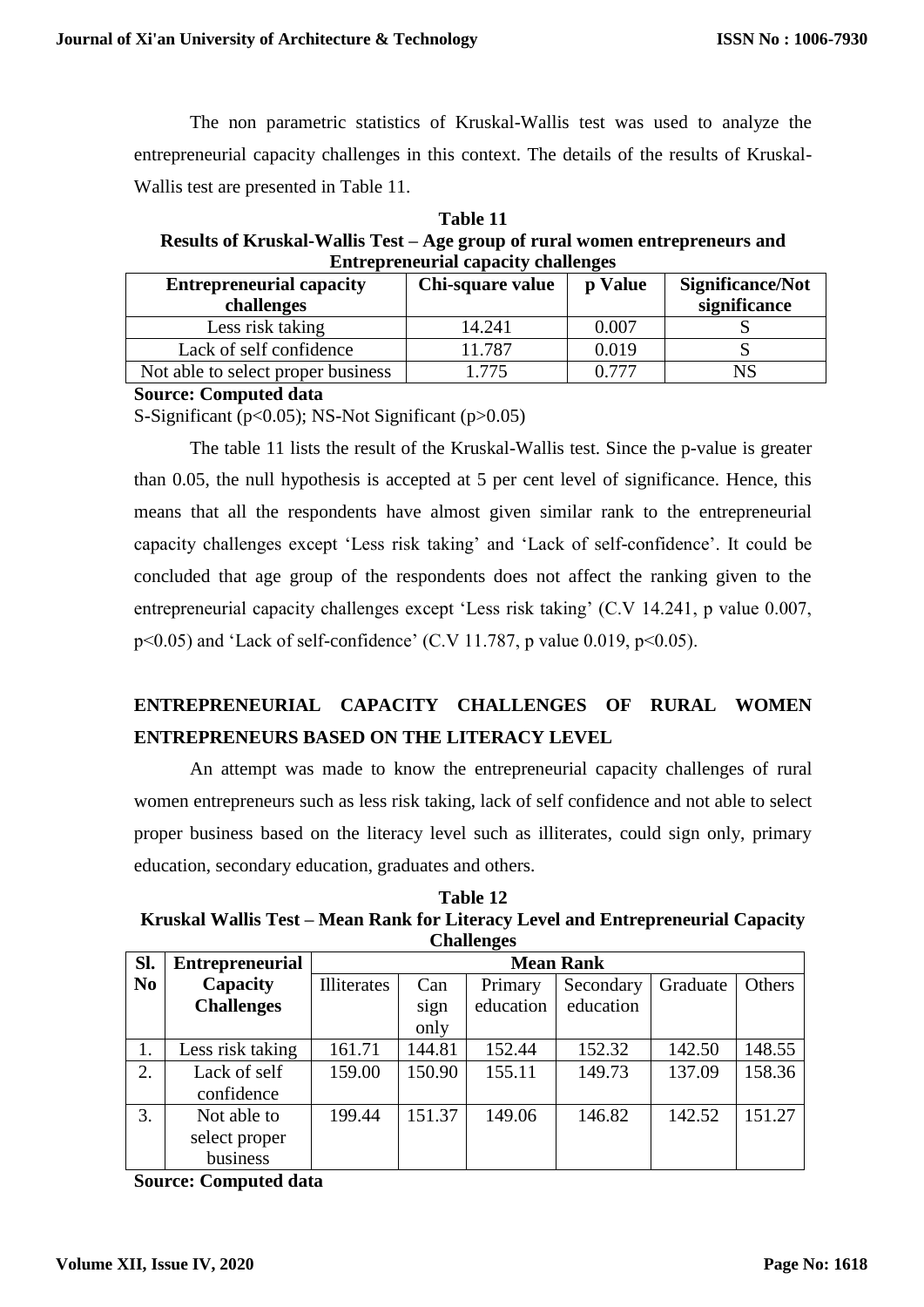To test the entrepreneurial capacity challenges of rural women entrepreneurs based on literacy level, the following null hypothesis was proposed.

 $H<sub>0</sub>$  : There is no significant difference in entrepreneurial capacity challenges among different literacy level of rural women entrepreneurs in Kanyakumari District.

The non parametric statistics of Kruskal-Wallis test was used to analyze the entrepreneurial capacity challenges of rural women entrepreneurs in this context. The details of the results of Kruskal-Wallis test are presented in Table 13.

|                                                                      | таше 15      |         |                |  |
|----------------------------------------------------------------------|--------------|---------|----------------|--|
| Results of Kruskal-Wallis Test – Literacy Level of entrepreneurs and |              |         |                |  |
| <b>Entrepreneurial capacity challenges</b>                           |              |         |                |  |
| tranranaurial canacity.                                              | - Chi-sauare | n Volua | Significance/N |  |

**Table 13**

| <b>Entrepreneurial capacity</b> | Chi-square | p Value | <b>Significance/Not</b> |
|---------------------------------|------------|---------|-------------------------|
| challenges                      | value      |         | significance            |
| Less risk taking                | 1.014      | 0.961   | NS                      |
| Lack of self confidence         | 1.800      | 0.876   | NS                      |
| Not able to select proper       | 6.665      | 0.247   | NS                      |
| business                        |            |         |                         |

#### **Source: Computed data**

S-Significant (p<0.05); NS-Not Significant (p>0.05)

The table lists the result of the Kruskal-Wallis test. Since the p-value is greater than 0.05, the null hypothesis is accepted at 5 per cent level of significance. Hence, this means that all the respondents have almost given similar rank to the entrepreneurial capacity challenges. It could be concluded that literacy level of the respondents does not affect the ranking given to the entrepreneurial capacity challenges.

## **SUGGESTIONS**

- $\checkmark$  Rural women entrepreneurs are lacking in decision making ability. They must be educated and trained constantly to acquire skills and knowledge in all the functional areas of business management. This can facilitate the entrepreneurs to excel in decision making process.
- $\checkmark$  Rural women entrepreneurs should form Rural Women Entrepreneurs Association where they can meet in a common place, so as to discuss their needs, problems, experience and achievements.
- $\checkmark$  Lack of risk orientation, lack of knowledge programme, lack of analytical ability, lack of leisure time, lack of idea diversification, lack of exposure and lack of investment are the major constraints faced by the rural women entrepreneurs. The government can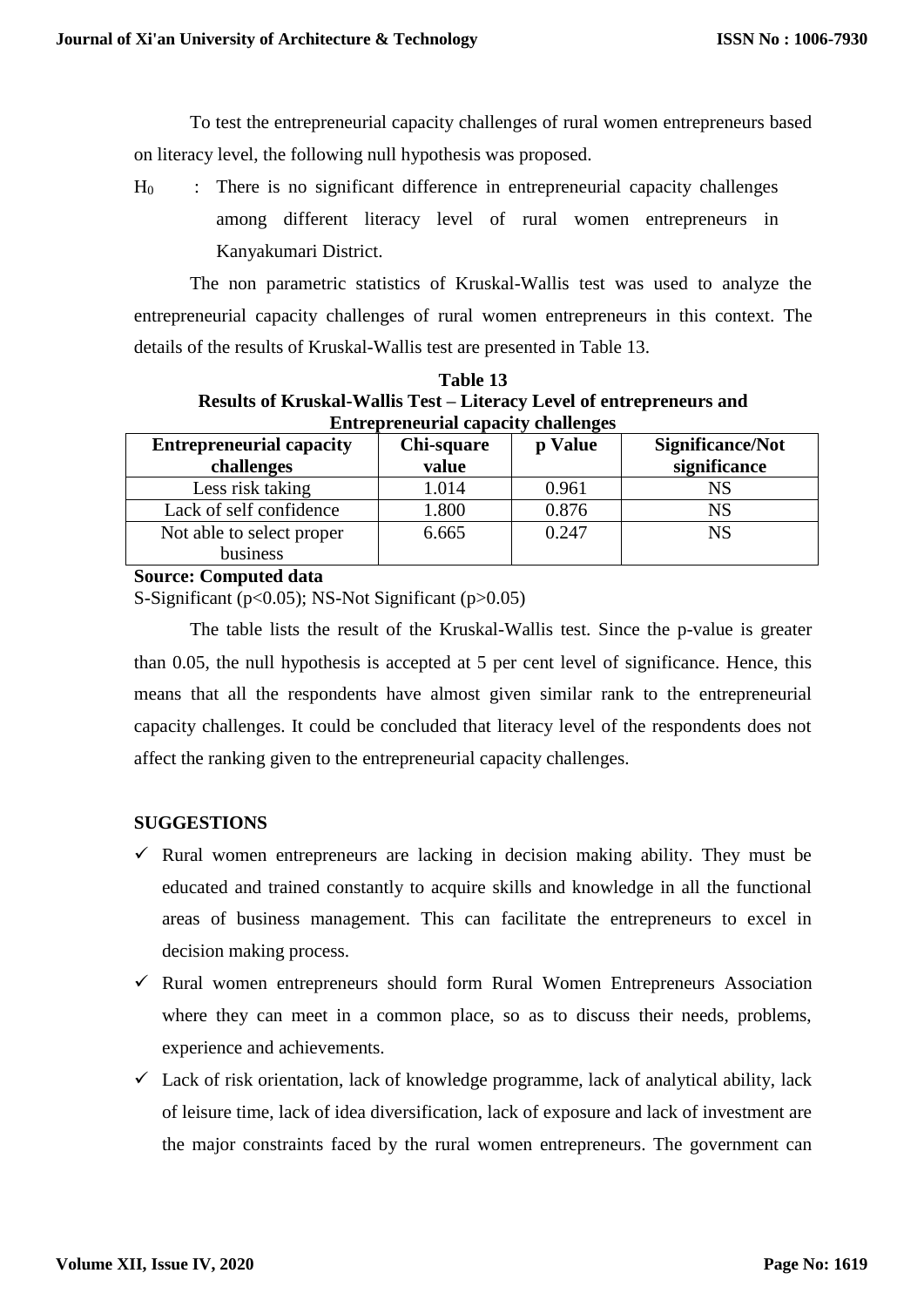start development centers at villages and educate them to tackle these types of constraints.

### **CONCLUSION**

Rural women entrepreneurship stimulates the wealth of a nation. In the present scenario with the unbounded talents, modernization and development of education, rural women entrepreneurs are seeking gainful participation in several fields. The rural women entrepreneurship helps in earning money and economically independent. It is evident that the promotion of the rural women entrepreneurship motivates the future generation of rural people to start new challenging enterprises to solve the unemployment problem in the rural areas.

#### **REFERENCES**

- $\checkmark$  Annadurai, M., Dil Bagh Kaur and Sharma, V.K., (1994). Rural women entrepreneurship: A Study among Rural People in Tamilnadu. Ashigyam, Vol.15, pp. (122).
- $\checkmark$  Kishore Nivrutti (2012). Rural Women Entrepreneurs-Opportunities and Challenges. Golden Research Thoughts, Vol.1, Issue.XII.
- $\checkmark$  Pharm and Sritharan (2013). Problems Being Faced By Women Entrepreneurs in Rural Areas. The International Journal of Engineering and Science (IJES). Vol.2, No.(3), pp.52-55.
- $\checkmark$  JayaKumar, P. and Kannan, J. (2014). Challenges and Opportunities for Rural Women Entrepreneurs. Economic and Business Review, Vol.2, No.(1), pp.35-39.
- $\checkmark$  Munsura Rahmatullah and Farhana Zaman (2014). Female Entrepreneurship in Bangladesh: Constraints, Motivation and Success. Bangladesh e-Journal of Sociology, Vol.11, Number.2, July 2014, pp.65-77.
- $\checkmark$  Rathna, Badrinath and Siva Sundaram Anushan (2016). A Study on Entrepreneurial Motivation and Challenges faced by Women Entrepreneurs in Thanjavur District. Indian Journal of Science and Technology, Vol.9, No.27, DOI: 10.17485/ijst/2016/v9i27/97594, July 2016, pp.1-10.
- $\checkmark$  Adeline Sneha, Kumar and Bens Joie Victor (2014). An analysis of constraints, entrepreneurship, education and motivational factors for Indian women entrepreneurs in small scale industries with special reference to Tamil Nadu. International Journal of Advanced Multidisciplinary Research, Vol.1, No.1, (2014), pp.86–93.